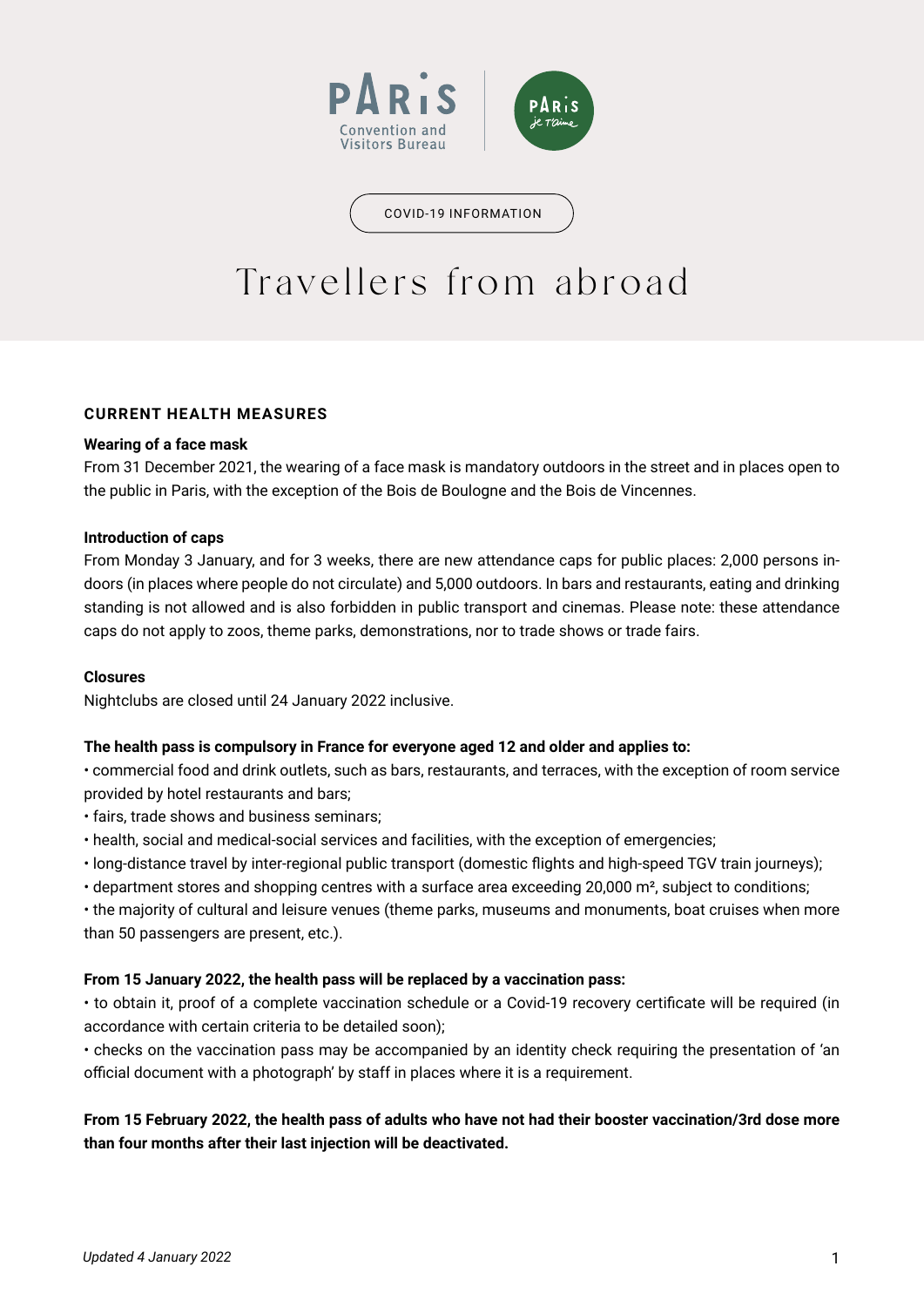## **HOW TO GET YOUR HEALTH PASS**

#### **FOR VACCINATED PERSONS**

If you have been vaccinated in a member state of the European Union, Andorra, Iceland, Liechtenstein, Monaco, Norway, the United Kingdom (England and Wales) or Switzerland, your country of vaccination can supply you with **a digital EU COVID certificate valid in France or, for the United Kingdom, a digital format is also accepted. You do not therefore need to convert your pass.** 

## **For visitors from other countries:**

Since 26 October 2021, foreign visitors can apply for a certificate of vaccine equivalence directly in a pharmacy. Pharmacies offering this service are listed on: **<https://www.sante.fr/how-to-obtain-a-french-health-pass>**

To get a vaccine equivalency health pass, non-European Union nationals need to present the following documents: • A passport

• The original vaccination certificate in paper format

These mandatory documents must clearly show the person's last name, first name, date of birth as well as the date of vaccination, the vaccine used, the number of doses injected and the country of vaccination.

The vaccine equivalence certificate generation service may be billed for a price not exceeding €36 - including tax.

#### **FOR NON-VACCINATED PERSONS**

**Only negative PCR and antigen test results less than 24 hours old constitute proof of a health pass.** 

**Since 15 December 2021, the rules applying to the health pass have changed for persons aged 65 and older, and persons vaccinated with Janssen (from 15 January for other vaccines).** These persons must have had their booster, from the time they become eligible for it (i.e., 5 months after their last dose for the former and 1 month after for the latter), and within a maximum period of 4 additional weeks. After this period, their QR code will be automatically deactivated.

# **ARRIVING IN PARIS: WHERE TO FIND THE LATEST HEALTH INFORMATION**

For foreign visitors wishing to visit France, the French Ministry of the Interior website provides regularly updated information on the latest health measures and required documents:

**<https://www.interieur.gouv.fr/Actualites/L-actu-du-Ministere/Certificate-of-international-travel>**

**[https://www.diplomatie.gouv.fr/fr/conseils-aux-voyageurs/informations-pratiques/article/coronavirus-cov](https://www.diplomatie.gouv.fr/fr/conseils-aux-voyageurs/informations-pratiques/article/coronavirus-covid-19)[id-19](https://www.diplomatie.gouv.fr/fr/conseils-aux-voyageurs/informations-pratiques/article/coronavirus-covid-19)**

#### **TRAVEL TO MAINLAND FRANCE**

**TRAVELLERS FROM COUNTRIES/TERRITORIES ON THE 'GREEN' LIST**

# **1. For member states of the European Union, Andorra, Iceland, Liechtenstein, Monaco, Norway, San Marino, the Holy See and Switzerland:**

Travellers aged 12 years or older without proof of a complete vaccination schedule or a Covid-19 recovery certificate will be required to present a negative test result (PCR or antigenic) less than 24 hours old before travelling. They may be required to take an antigen test on arrival.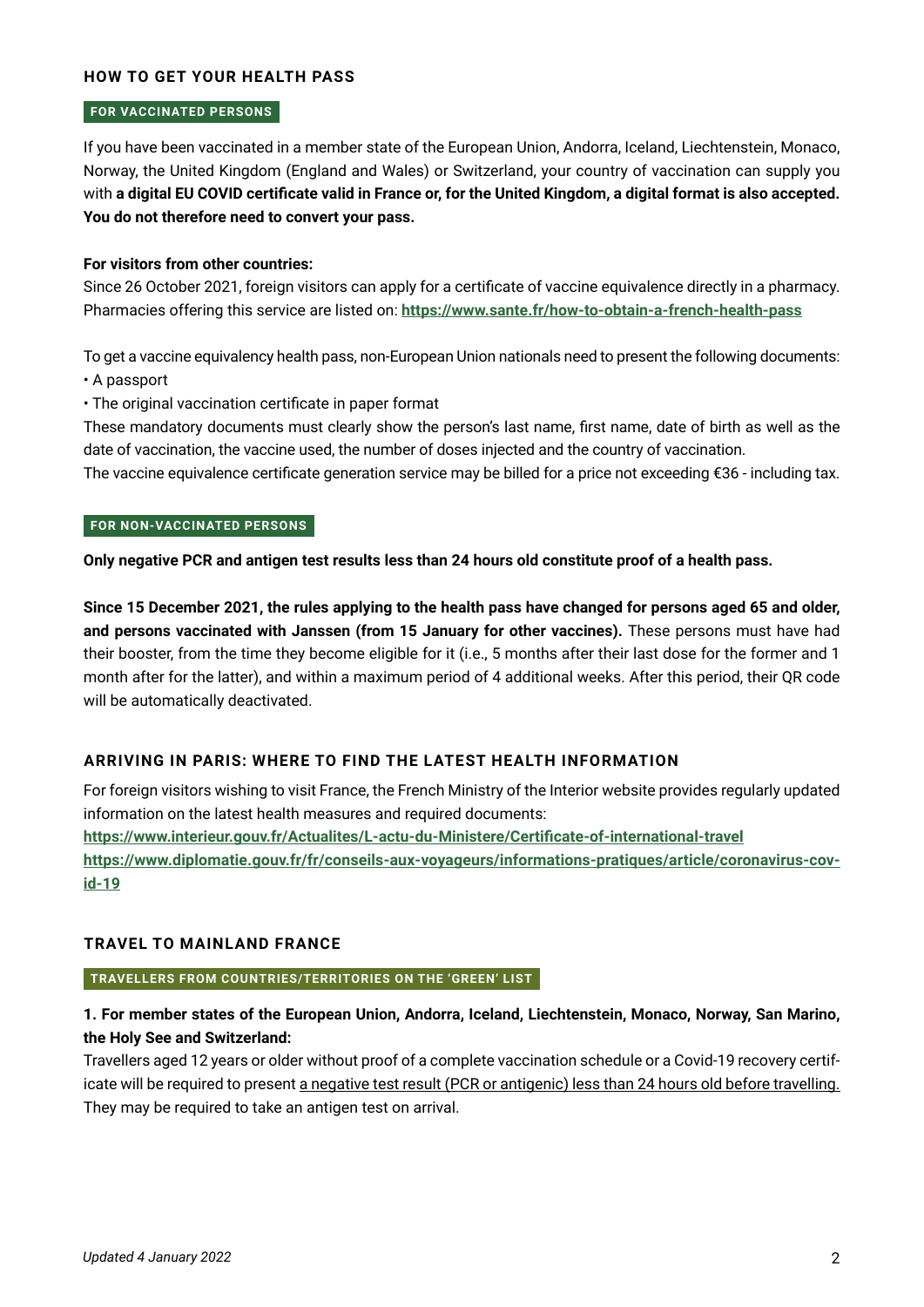# **2. For Argentina, Australia, Bahrain, Canada, the Comoros, Hong Kong, Japan, Jordan, Kuwait, Lebanon, New Zealand, Qatar, Rwanda, Saudi Arabia, Senegal, South Korea, Taiwan, United Arab Emirates, Uruguay, and Vanuatu:**

All travellers aged 12 years or older, regardless of their vaccination status, from these countries/territories must present a negative PCR or antigen test result, dating less than 48 hours before the flight, upon boarding. They may be required to take an antigen test on arrival.

## **TRAVELLERS FROM COUNTRIES/TERRITORIES ON THE 'RED' LIST**

**For Afghanistan, Belarus, Botswana, Georgia, Malawi, Maurice, Moldova, Montenegro, Mozambique, Namibia, Nigeria, Pakistan, Republic of the Congo, Russia, Serbia, Suriname, Tanzania, Turkey, Ukraine, the United States, Zambia, and Zimbabwe:**

All travellers aged 12 years or older, regardless of their vaccination status, from these countries/territories must present a negative PCR or antigen test result, dating less than 48 hours before the flight, upon boarding. Vaccinated travellers may be required to take an antigen test on arrival.

In addition, non-vaccinated travellers from these countries/territories:

• are subject to the 'essential reasons' ruling, listed in the Certificate of International Travel issued by the French Ministry of the Interior.

• will be required to take an antigen test on arrival;

• will be subject to a mandatory 10-day quarantine period, overseen by the police authorities.

## **TRAVELLERS FROM COUNTRIES/TERRITORIES ON THE 'SCARLET RED' LIST**

## **For Eswatini, Lesotho, and South Africa:**

All travellers aged 12 years or older, regardless of their vaccination status, from these countries/territories: • are subject to the 'essential reasons' ruling, listed in the Certificate of International Travel issued by the French Ministry of the Interior.

• must, on boarding, present a negative PCR test taken less than 48 hours before the flight or a negative antigen test taken less than 24 hours before the flight;

• will be required to take an antigen test on arrival;

• will be subject to a mandatory 10-day quarantine period, overseen by the police authorities.

## **TRAVELLERS FROM COUNTRIES/TERRITORIES ON THE 'AMBER' LIST**

# **For all countries/territories other than those mentioned in paragraph 1 ('green'), 2 ('red') or 3 ('scarlet red')**

All travellers aged 12 years or older, regardless of their vaccination status, from these countries/territories must present, upon boarding, a negative PCR or antigen test result, dating less than 48 hours before the flight. They may be required to take an antigen test on arrival.

Entry conditions to France from the United Kingdom have been tightened: non-vaccinated persons aged 12 years or older are required to present a negative (PCR or antigen) test result.

Travellers from the United Kingdom (country listed as 'amber') are subject to the 'essential reasons' ruling for travel to France.

In addition:

• vaccinated travellers (complete vaccination schedule, see above) are not subject to the 'essential reasons' ruling.

• non-vaccinated travellers are subject to the 'essential reasons' ruling and must-self isolate for 7 days and take a test at the end of this period. The list of essential reasons is given in the Certificate of International Travel issued by the French Ministry of the Interior.